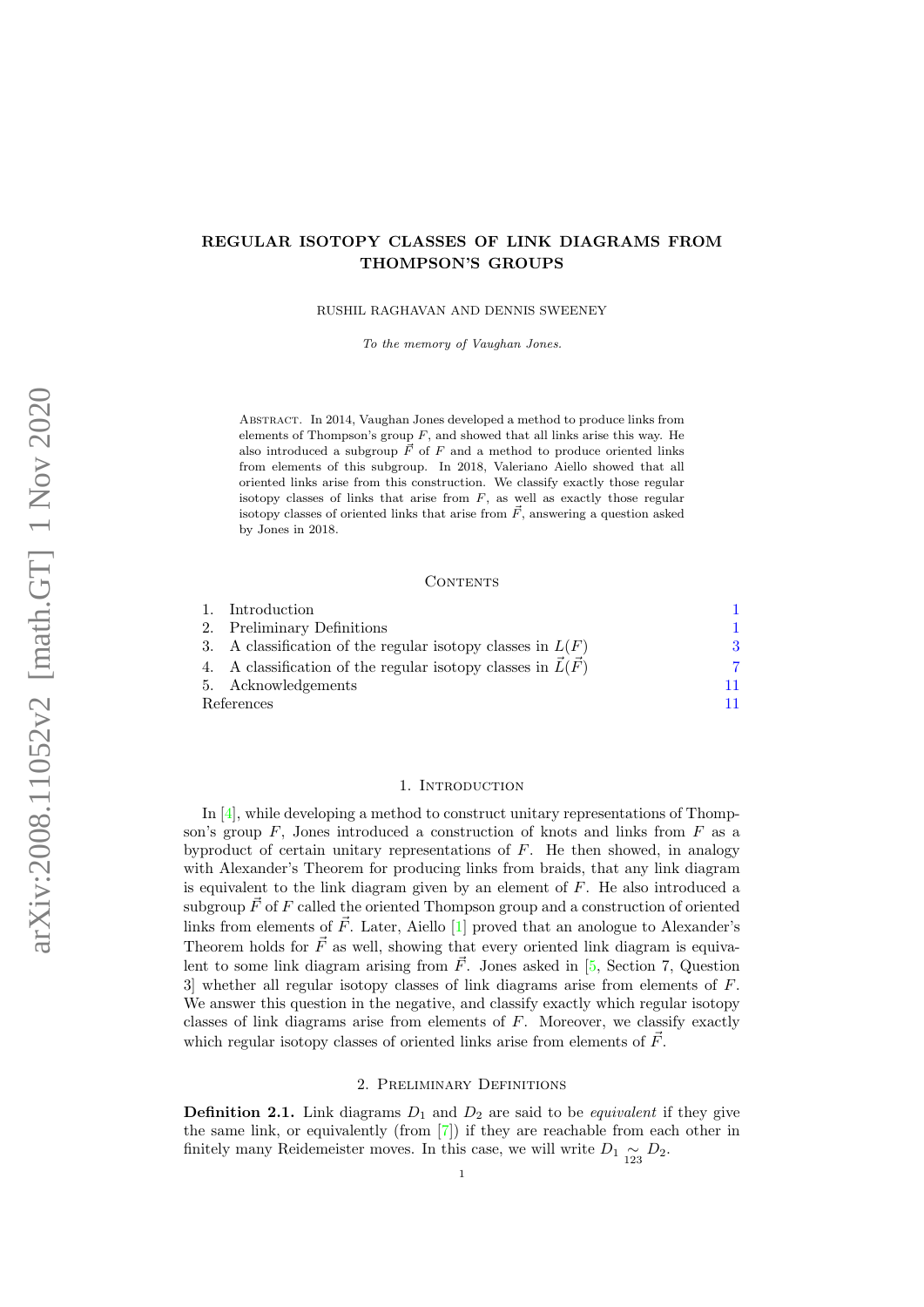**Definition 2.2.** Link diagrams  $D_1$  and  $D_2$  are said to be *regular-isotopic* if they are reachable from each other in finitely many second and third Reidemeister moves, forbidding the first Reidemeister move. In this case, we will write  $D_1 \underset{23}{\sim} D_2$ .

The notion of regular isotopy of link diagrams was introduced by L. Kauffman in [\[3\]](#page-10-6). This spurred the development of many important link invariants, such as the Kauffman bracket, and regular isotopy invariants of links have since become a common object of study, for instance in  $[6]$ . In  $[5]$ , Section 3, Jones discusses a skein theory variant of his construction of links from elements of Thompson's groups. In this variant, regular isotopy invariants of link diagrams arise as coefficients of representations of F.

<span id="page-1-0"></span>**Definition 2.3.** The Whitney index  $\Omega(K)$  of an oriented knot diagram K will refer to the total curvature of an immersed plane curve (also called the turning number—the winding number of the derivative vector around the origin), which by the result of  $[8]$  may be computed for a knot diagram as follows: we choose a base point  $b$  on an arc of  $K$  that is adjacent to the unbounded component of the complement of K. Then we traverse K in the assigned direction starting at  $b$ , labeling the first and second directions through which a crossing is traversed with a 1 and a 2 respectively. Then we can compute the Whitney index as:

$$
\Omega(K) = e_b + \left(\begin{array}{c}\text{Number of} \\ 1 & 2 \\ \hline \nwarrow \end{array}\right) - \left(\begin{array}{c}\text{Number of} \\ 2 & 1 \\ \hline \nwarrow \end{array}\right),
$$

where  $e_b$  depends on the orientation of K at b: if the traversal at b has the unbounded component to its right,  $e_b = +1$ ; otherwise,  $e_b = -1$ . Note that the Whitney index does not depend on the assignment of an over-strand and understrand at each crossing. When computing the Whitney index of one component C of a link diagram, only the crossings of C with itself are counted; crossings between components are ignored.

<span id="page-1-1"></span>**Definition 2.4.** The writhe  $w(K)$  of a knot diagram K will refer to the sum of the *signs* of the crossings in  $K$ , assigned as follows:



Again, when computing the writhe of one component  $C$  of a link diagram, the sum is only taken over crossings of C with itself; crossings between components are ignored.

<span id="page-1-2"></span>**Lemma 2.5** (From [\[2\]](#page-10-9)). A pair  $\{D_1, D_2\}$  of oriented link diagrams has  $D_1 \underset{23}{\sim} D_2$ if and only if both of the following hold:

- (1)  $D_1 \underset{123}{\sim} D_2$
- (2) For each component  $C_1$  of  $D_1$  and the corresponding component  $C_2$  of  $D_2$ , we have  $\Omega(C_1) = \Omega(C_2)$  and  $w(C_1) = w(C_2)$ .

Above, "corresponding component" refers to the correspondence between the components of  $D_1$  and  $D_2$  defined by the Reidemeister moves implicit in (1).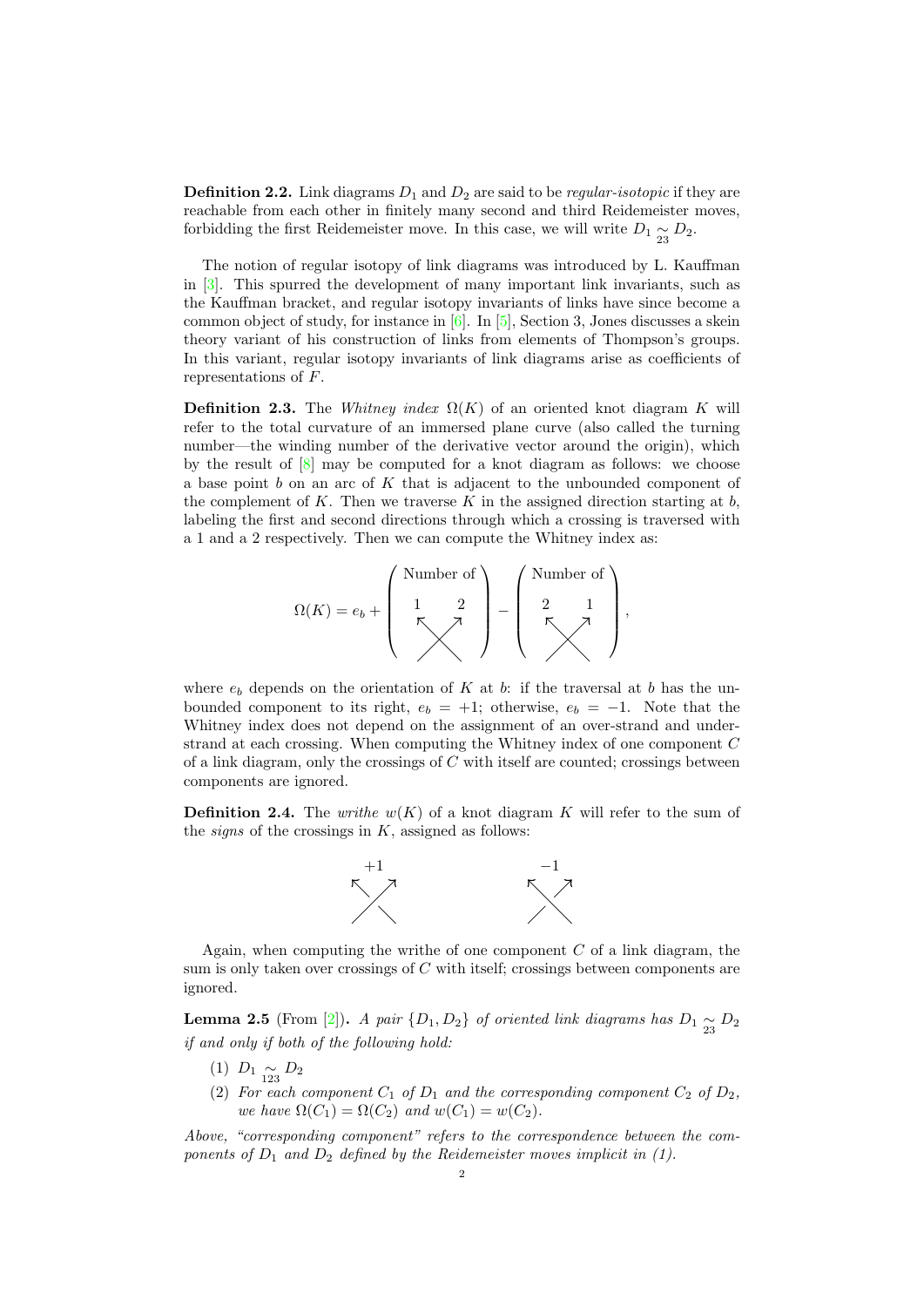<span id="page-2-1"></span>

FIGURE 1. An example of the mapping  $L$ .

## 3. A CLASSIFICATION OF THE REGULAR ISOTOPY CLASSES IN  $L(F)$

<span id="page-2-4"></span><span id="page-2-0"></span>**Definition 3.1.** Let L be the mapping defined in  $[4]$  from Thompson's group F to the set of unoriented link diagrams. In this mapping, a reduced pair-of-trees representation of an element of  $F$  is transformed into a link diagram by adding arcs connecting corresponding (in order, left-to-right) carets, then designating that each caret is a crossing where the strand connecting its left and right children passes over the strand that connects the caret's parent and the corresponding caret in the opposite half-plane. Finally, a closure strand is added that connects the roots of the two trees around the left side of the diagram. For example, see Figure [1.](#page-2-1)

<span id="page-2-2"></span>**Lemma 3.2** (Theorem 3.0.1 in  $[5]$ ). For any unoriented link diagram D, there exists  $g \in F$  such that  $L(g) \underset{123}{\sim} D$ .

<span id="page-2-3"></span>**Lemma 3.3.** For any unoriented link diagram D, there is a  $g \in F$  such that  $L(g) \underset{123}{\sim} D$  and such that each component C of  $L(g)$  includes some leaf-arc: an arc that corresponds to some leaf in the tree representation of g.

*Proof.* Let D be a link diagram, and by Lemma [3.2,](#page-2-2) let  $g_0 \in F$  satisfy  $L(g_0) \underset{123}{\sim} D$ . It suffices to manipulate  $g_0$  to find some  $g \in F$  such that  $L(g) \underset{123}{\sim} L(g_0)$ , but such that each component of  $L(g)$  has a leaf-arc.

Suppose  $L(g_0)$  has m components without leaf-arcs. Assuming  $m \geq 1$ , we show that there is some  $g_1$  with  $L(g_1) \underset{123}{\sim} L(g_0)$ , but with  $L(g_1)$  having only  $m-1$ components without leaf-arcs; the rest follows by induction.

Let C be a component of  $L(g_0)$  with no leaf-arc. Since C must pass between the upper and lower halves of the diagram and does not do so at a leaf-arc, it must do so at a caret-connecting arc (the dotted lines in Figure [1\)](#page-2-1). We can therefore let  $g'$ be the result of applying the move described by Figures [2,](#page-3-0) [3,](#page-3-1) and [4](#page-4-0) to  $g_0$ , in which the arc above the top caret of a caret-connecting arc of  $C$  is manipulated with second Reidemeister moves so as to intersect with its leftmost descendent leaf-arc and obtain a 3 new leaf-arcs. Let B be the component of  $L(q_0)$  containing that leftmost descendent. Since this old leaf-arc of B in  $L(q_0)$  is no longer a leaf-arc of B in  $L(g')$ , we may need to make one more manipulation: applying the same move to  $B$  will leave all other components unaffected, except that  $C$  will lose 1 leaf-arc, but this is unimportant because  $C$  had already gained 3 leaf-arcs from the previous move. Thus, we have found  $g_1 \in F$ , which as a result of the described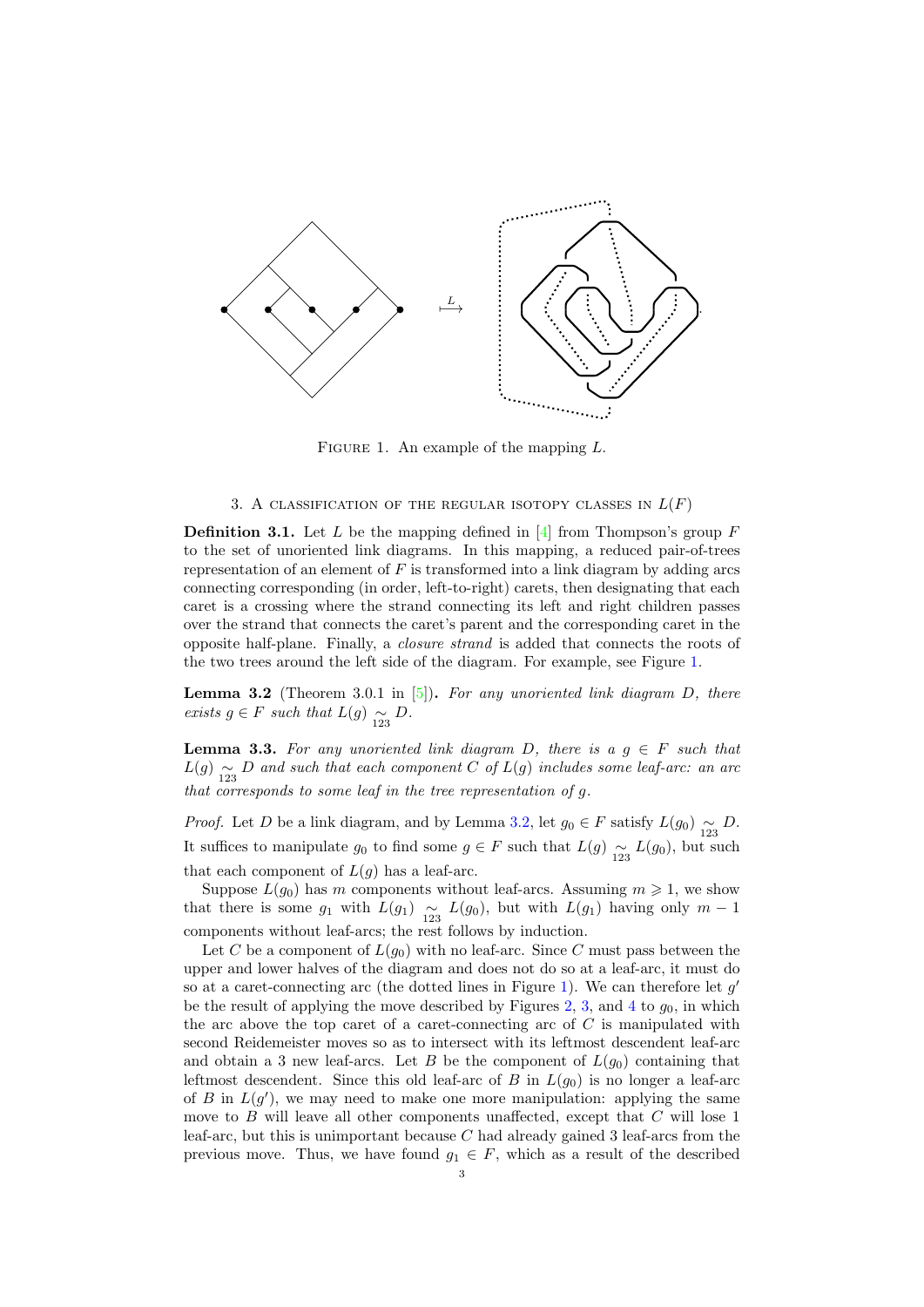<span id="page-3-0"></span>

<span id="page-3-1"></span>Figure 2. A manipulation on Thompson's group elements that ensures that the link is preserved, but that a particular component of the resulting link passes through a leaf-arc of the resulting diagram



FIGURE 3. A link diagram where one component (drawn in red) has no leaf-arc

move potentially iterated twice, makes  $L(g_1)$  have exactly one more component with a leaf-arc.  $\hfill \square$ 

**Definition 3.4.** For a link diagram D with components  $C_1, \ldots, C_n$ , we will define three functions

$$
\alpha_D, \beta_D, \gamma_D \colon \{C_1, \ldots, C_n\} \to \mathbb{Z}/2\mathbb{Z}.
$$

For each *i*, let  $\alpha_D(C_i)$  be the parity of the the number of crossings of D where  $C_i$  is both the under-strand and the over-strand. Let  $\beta_D(C_i)$  be the parity of the number of crossings of D for which  $C_i$  is the under-strand, but  $C_j$  is the over-strand for some  $j \neq i$ . Let  $\gamma_D = \alpha_D + \beta_D$ , so that for each  $i$ ,  $\gamma_D(C_i)$  is the parity of the total number of crossings in which  $C_i$  is the under-strand.

<span id="page-3-2"></span>**Proposition 3.5.** If some component C of a link diagram has  $\alpha(C) = 0$ , then  $w(C)$  is even and  $\Omega(C)$  is odd. If  $\alpha(C) = 1$ , then  $w(C)$  is odd and  $\Omega(C)$  is even. See definitions [2.3](#page-1-0) and [2.4.](#page-1-1)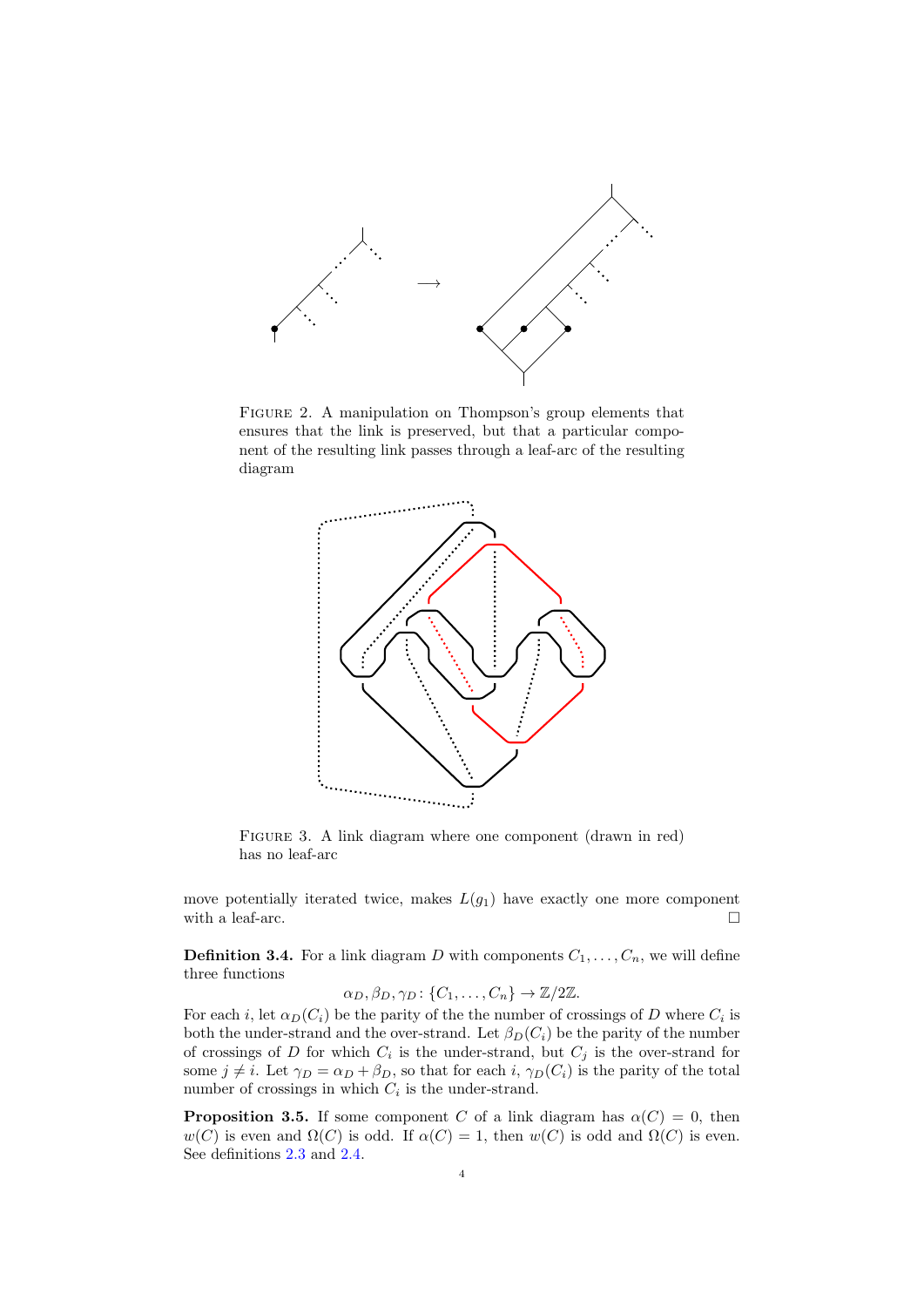<span id="page-4-0"></span>

Figure 4. A link diagram regular-isotopic to Figure [3](#page-3-1) but with the red component having a leaf-arc

<span id="page-4-1"></span>

FIGURE 5. Two diagrams of the Hopf link that are not regularisotopic.

**Proposition 3.6.**  $\gamma_D$  and  $\alpha_D$  are regular-isotopy invariants, and  $\beta_D$  is invariant under all three Reidemeister moves.

**Definition 3.7.** Call a link diagram D compliant if  $\gamma_D$  is identically zero, or equivalently, if  $\alpha_D = \beta_D$ . See Figure [5](#page-4-1) for an example and a non-example.

<span id="page-4-2"></span>Theorem 3.8. A link diagram D is compliant if and only if there is some element  $g \in F$  for which  $L(g) \underset{23}{\sim} D$ .

*Proof.* First suppose that D is a link diagram with some  $L(g) \sim_{23} D$ . Since  $\gamma_D$ is regular-isotopy invariant, to show that  $D$  is compliant, it suffices to show that  $L(g)$  is compliant. Let C be a component of  $L(g)$ . By the construction for L, each crossing in the top half-plane that has  $C$  as the under-strand corresponds bijectively to a crossing in the *bottom* half-plane that has  $C$  as its under-strand. It follows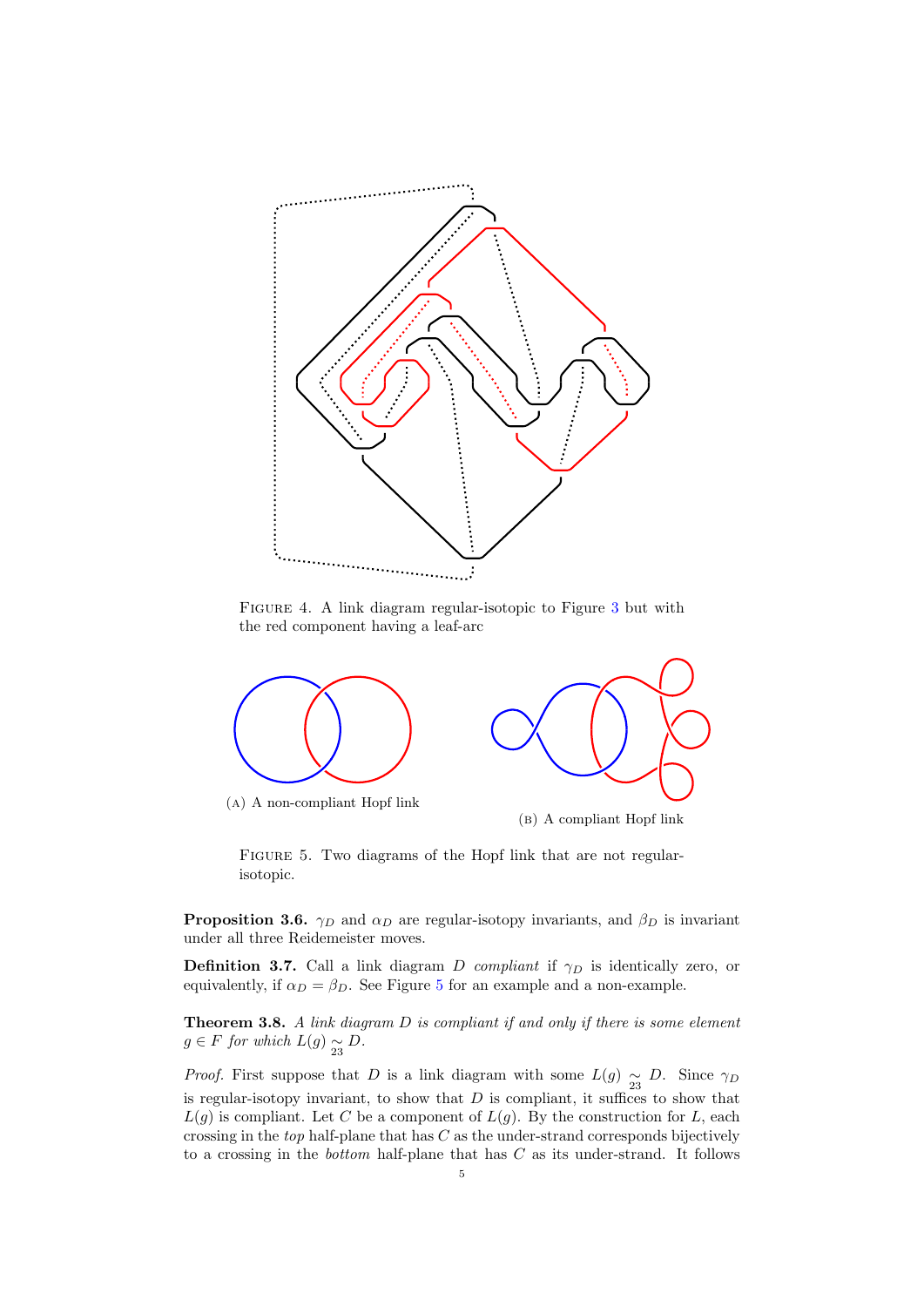<span id="page-5-0"></span>

Figure 6. Replacing a leaf-arc with one of the four depicted diagrams results in either the writhe w or the index  $\Omega$  of the component containing that leaf-arc increasing or decreasing by 2. Each move preserves the link. If the leaf-arc is directed down rather than up then the moves have the inverse effects.

that there are an even number of such crossings, so  $\gamma_D(C) = 0$ . This holds for each component C, so  $L(g)$  is compliant.

Now suppose that  $D$  is a compliant link diagram. By Lemma [3.3,](#page-2-3) there is some  $g \in F$  with  $L(g) \underset{123}{\sim} D$ , and with each component of  $L(g)$  having a leaf-arc. Introduce an orientation on each component of  $D$ , and by the equivalence of the link diagrams, introduce the corresponding orientations on the components of  $L(q)$ . By Lemma [2.5,](#page-1-2) it suffices to manipulate g (replacing it with some other  $g' \in F$ ) so that for each component C of D, the corresponding component  $C'$  of  $L(g)$  has  $\Omega(C) = \Omega(C')$  and  $w(C) = w(C')$ , while retaining  $L(g) \underset{123}{\sim} D$ . We accomplish this by adjusting  $\Omega$  and w for each component individually.

Let C be a component of D and let C' be the corresponding component of  $L(g)$ . Since  $D$  and  $L(g)$  are equivalent, and each is compliant, we have

$$
\alpha_D(C) = \beta_D(C) = \beta_{L(g)}(C') = \alpha_{L(g)}(C').
$$

By Proposition [3.5,](#page-3-2) it follows that  $w(C') - w(C)$  and  $\Omega(C') - \Omega(C)$  are even. Thus, it suffices to repeatedly add  $\pm 2$  to  $w(C')$  and  $\Omega(C')$  until they match  $w(C)$  and  $\Omega(C)$ . This adjustment can be accomplished by replacing a leaf-arc of  $L(g)$  with any of the diagrams in Figure [6,](#page-5-0) as necessary.  $\square$ 

Remark 3.9. One can show that if a link is produced by an element of the *ternary Thompson's group*  $F_3$  (see [\[5\]](#page-10-4)), then each component contains the overstrand of an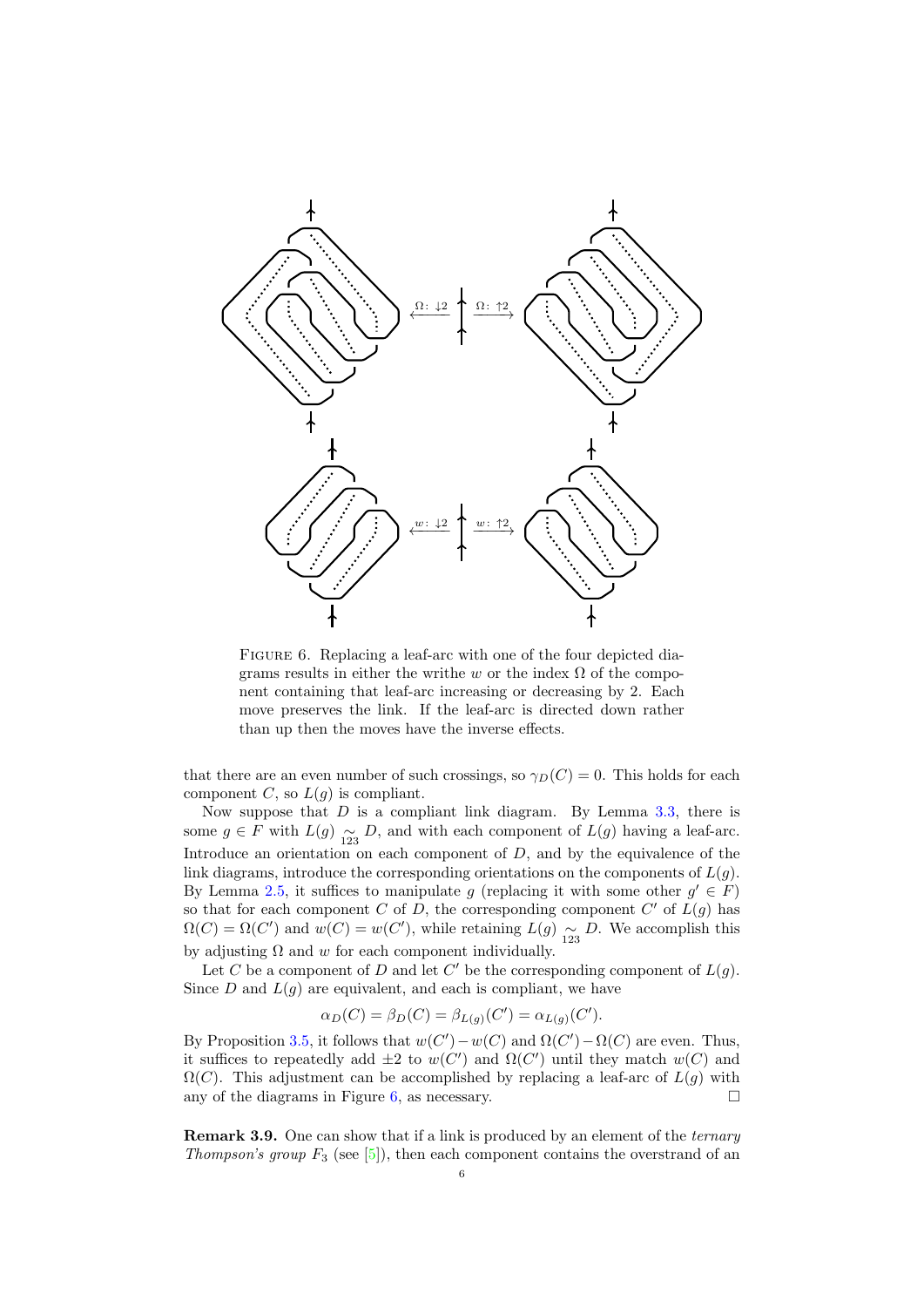<span id="page-6-1"></span>

FIGURE 7. An example of the mapping from  $\vec{F}$  to oriented links

even number of crossings. Thus, the regular isotopy classes of links given by  $F_3$ admit a similar classification to the statement of Theorem [3.8.](#page-4-2)

4. A CLASSIFICATION OF THE REGULAR ISOTOPY CLASSES IN  $\vec{L}(\vec{F})$ 

<span id="page-6-0"></span>**Definition 4.1.** The oriented Thompson group  $\vec{F} < F$  is the subgroup of elements  $g \in F$  for which checkerboard-shading  $L(g)$  of gives a Seifert surface, i.e., the graph of shaded faces connected across vertices is bipartite. See [\[4,](#page-10-2) Definition 5.2.0.7.].

**Definition 4.2.** Let  $\vec{L}$  be the mapping defined in [\[4\]](#page-10-2) from the oriented Thompson's group  $\vec{F}$  to the set of oriented link diagrams. For example, see Figure [7.](#page-6-1) For any  $q \in \vec{F}$ ,  $\vec{L}(q)$  is the same link diagram as  $L(q)$  in Definition [3.1,](#page-2-4) but with a canonical orientation assigned to the strands. The faces marked with blue (including the region enclosed by the closure strand) should be surrounded by arcs directed counterclockwise around that face, and the green faces should have clockwise-directed arcs. Since the graph of colored faces connected at crossings is bipartite, this introduces a consistent orientation on the components of the link.

**Lemma 4.3** (From  $[1]$ ). Given an oriented link diagram D, there is an element  $g \in \vec{F}$  such that  $\vec{L}(g) \underset{123}{\sim} D$ .

<span id="page-6-2"></span>**Lemma 4.4.** For any oriented link diagram D, there is some  $g \in \vec{F}$  such that  $\vec{L}(g) \underset{123}{\sim} D$  and such that each component of  $\vec{L}(g)$  has some leaf-arc.

Proof. The proof is identical to that of Lemma [3.3](#page-2-3) for the unoriented case, except a more complicated move is needed to maintain the orientedness of the diagram while ensuring that a component has a leaf-arc. This move is realized by Figure [8.](#page-7-0)  $\Box$ 

Remark 4.5. In the theorem below, we show that the condition required for a regular isotopy class of links to be represented by  $\vec{F}$  is strictly stronger than the condition for  $F$ . The proof follows the structure of Theorem [3.8,](#page-4-2) but we will work in  $\mathbb Z$  rather than  $\mathbb Z/2\mathbb Z$ .

**Definition 4.6.** For an oriented link diagram D with components  $C_1, \ldots, C_n$ , we will define three functions

$$
w_D, cw_D, u_D: \{C_1, \ldots, C_n\} \to \mathbb{Z}.
$$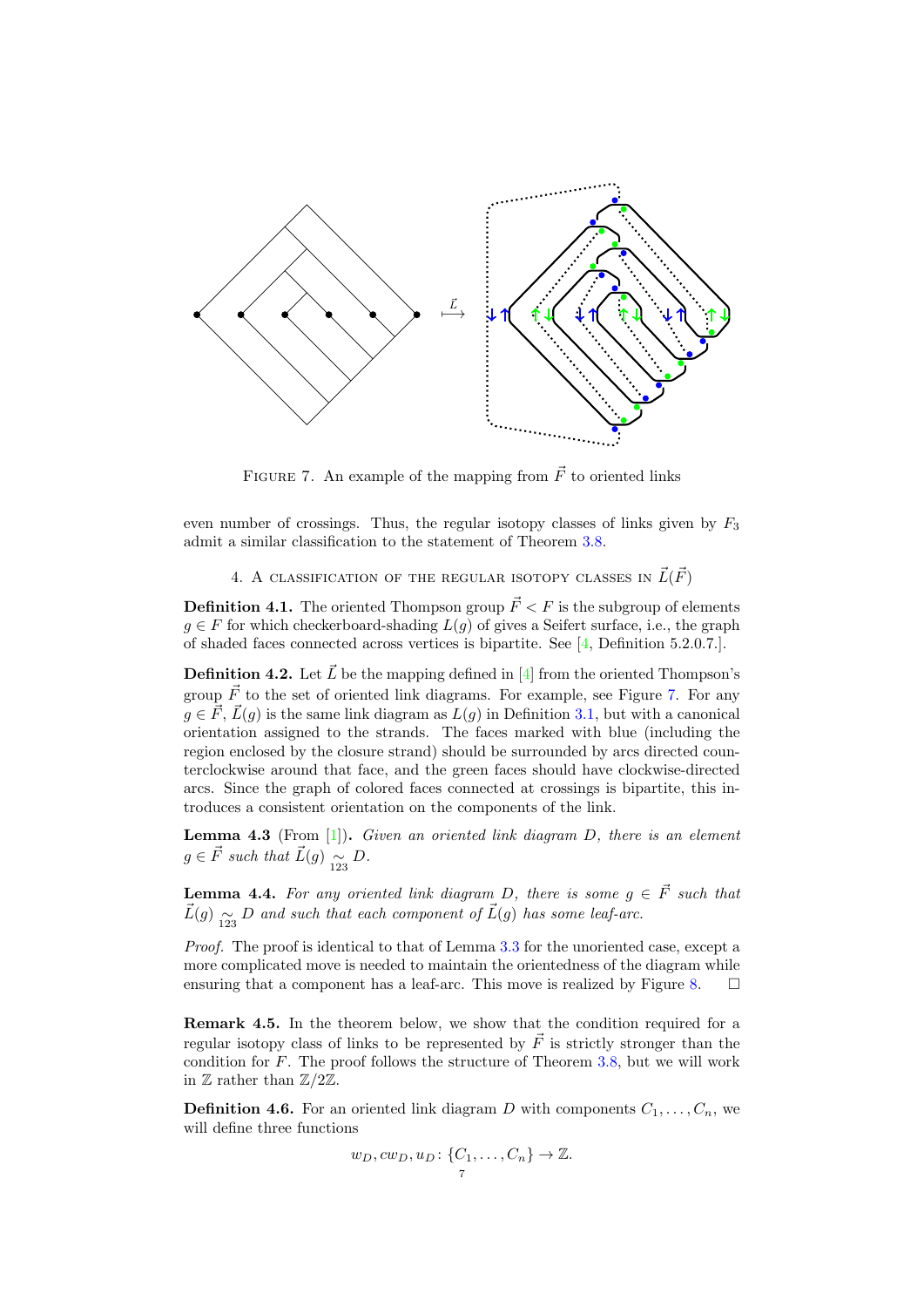<span id="page-7-0"></span>

FIGURE 8. A transformation on link diagrams from  $\vec{F}$  that preserves the link, but ensures that the red component goes through a leaf-arc. This move is similar to to the move shown in Figures [2,](#page-3-0) [3,](#page-3-1) and [4,](#page-4-0) but this move is more complicated so as to preserve orientedness.

For each i, let  $w_D(C_i) = w(C_i)$  be the sum of the signs of the crossings of D where  $C_i$  is both the under-strand and the over-strand. Let  $cw_D(C_i)$  be the sum of the signs of the crossings of D for which  $C_i$  is the under-strand but  $C_j$  is the over-strand for some  $j \neq i$ . Let  $u_D = w_D + cw_D$ , so that for each i,  $u_D(C_i)$  is the sum of the signs of all crossings where the under-strand is  $C_i$ .

<span id="page-7-1"></span>**Proposition 4.7.** For any component C of a link diagram D,  $w_D(C)$  has the opposite parity of  $\Omega(C)$ . See definitions [2.3](#page-1-0) and [2.4.](#page-1-1)

**Proposition 4.8.**  $w_D$  and  $u_d$  are regular-isotopy-invariant, and  $cw(D)$  is invariant under all three Reidemeister moves.

**Definition 4.9.** Call an oriented link diagram D oriented-compliant if  $u_D$  is identically zero, or equivalently, if  $w_D = -cw_D$ . See Figure [9](#page-8-0) for an example and non-example.

Remark 4.10. Oriented-compliance is closely related to the linking matrix, the symmetric matrix of linking numbers. If we double all entries of the linking matrix of some diagram D and then replace the diagonal entries with the writhes of the components of  $D$ , then the oriented-compliance of  $D$  is equivalent to each row of the resulting symmetric matrix summing to zero.

Theorem 4.11. An oriented link diagram D is oriented-compliant if and only if there is some  $g \in \vec{F}$  such that  $\vec{L}(g) \underset{23}{\sim} D$ .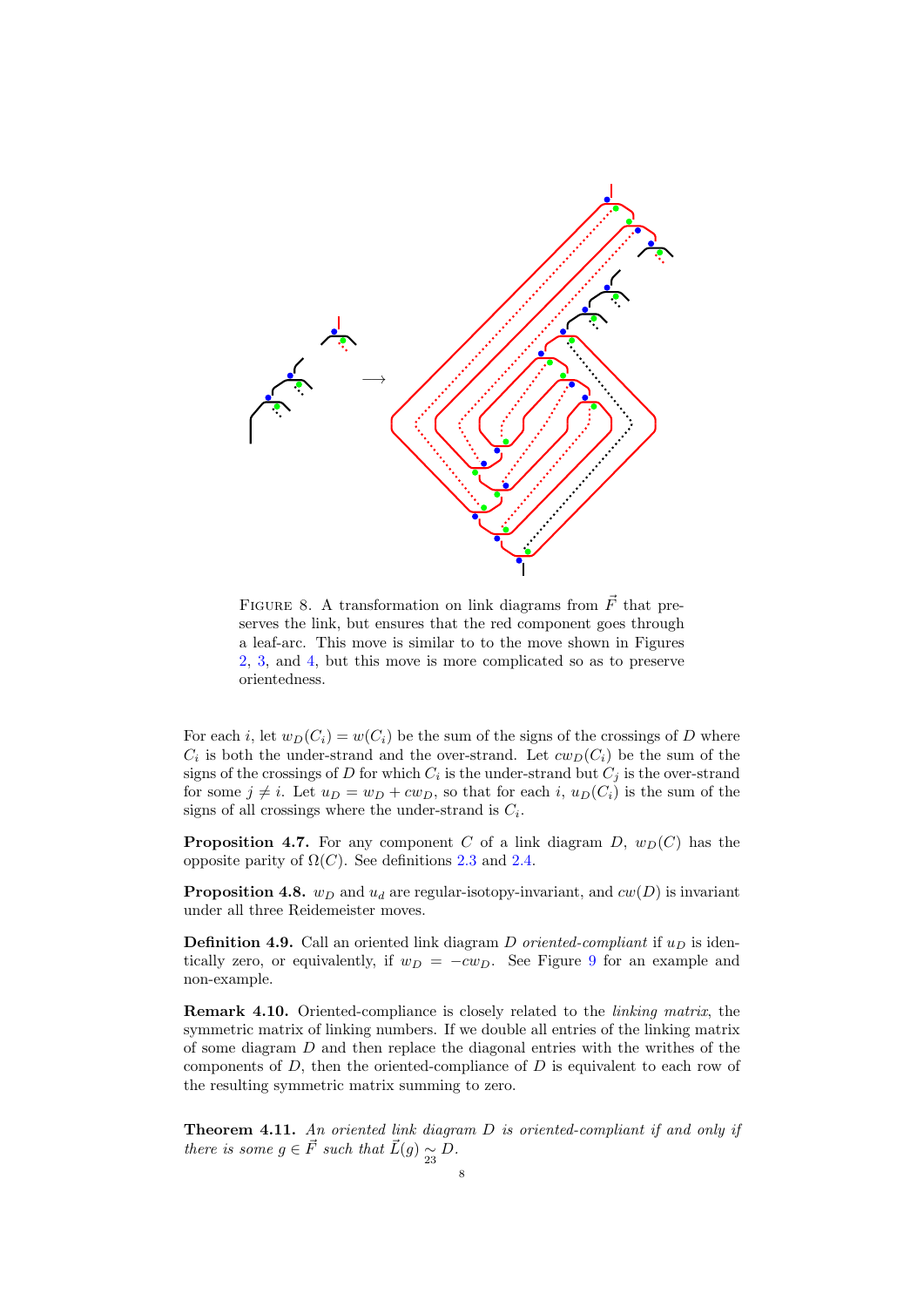<span id="page-8-0"></span>

FIGURE 9. Shown are two diagrams of the Hopf link that are not regular-isotopic. The left diagram is compliant but not orientedcompliant, while the right diagram is both compliant and orientedcompliant.

*Proof.* First suppose that D is an oriented link diagram with some  $g \in \vec{F}$  such that  $\vec{L}(g) \approx_{23} D$ . Since  $u_D$  is regular-isotopy invariant, to show that D is orientedcompliant, it suffices to show that  $\vec{L}(g)$  is oriented-compliant. Let C be a component of  $\vec{L}(q)$ . By the construction for  $\vec{L}$ , each crossing in the top half-plane bijectively corresponds to a crossing in the bottom half-plane, and since the shaded face between these two crossings is consistently oriented either clockwise or counterclockwise, the two crossings have opposite signs. It follows that  $u_D(C)$  vanishes. This holds for each component  $C$ , so  $D$  is oriented-compliant.

Now suppose that  $D$  is an oriented-compliant oriented link diagram. By Lemma [4.4,](#page-6-2) there is some  $g \in \vec{F}$  with  $\vec{L}(g) \underset{123}{\sim} D$  and with each component of  $\vec{L}(g)$  having a leaf-arc. By Lemma [2.5,](#page-1-2) it suffices to manipulate  $g$  (replacing it by some other  $g' \in \vec{F}$  so that for each component C of D and corresponding component C' of  $\vec{L}(g)$ , we have  $\Omega(C) = \Omega(C')$  and  $w(C) = w(C')$ , while maintaining  $\vec{L}(g)$   $\underset{123}{\sim}$  D.

Let  $C$  be a component of  $D$  and let  $C'$  be the corresponding component of  $L(q)$ . Since cw is invariant under all Reidemeister moves and since D and  $\vec{L}(q)$  are oriented-compliant, we already have

$$
w(C) = w_D(C) = -cw_D(C) = -cw_{\vec{L}(g)}(C') = w_{\vec{L}(g)}(C') = w(C'),
$$

so we only need to correct the Whitney indexes of  $\vec{L}(g)$  to match those of D. By Proposition [4.7,](#page-7-1)  $\Omega(C') \equiv w(C') + 1 = w(C) + 1 \equiv \Omega(C) \pmod{2}$ . It thus suffices to adjust the Whitney index of  $C'$  by  $\pm 2$  at a time. This can be achieved by using one of the moves shown in Figure  $10$ , in which one of the leaf-arcs of  $C'$  is replaced by a different diagram. This move preserves orientedness, so we can freely adjust the Whitney index of C' by multiples of 2 until  $\Omega(C') = \Omega(C)$ .

After repeating this process of adjusting  $\Omega$  for each component C of  $L(g)$ , we have that D and  $L(g)$  satisfy the suppositions of Lemma [2.5,](#page-1-2) so  $D \underset{23}{\sim} L(g)$ .  $\square$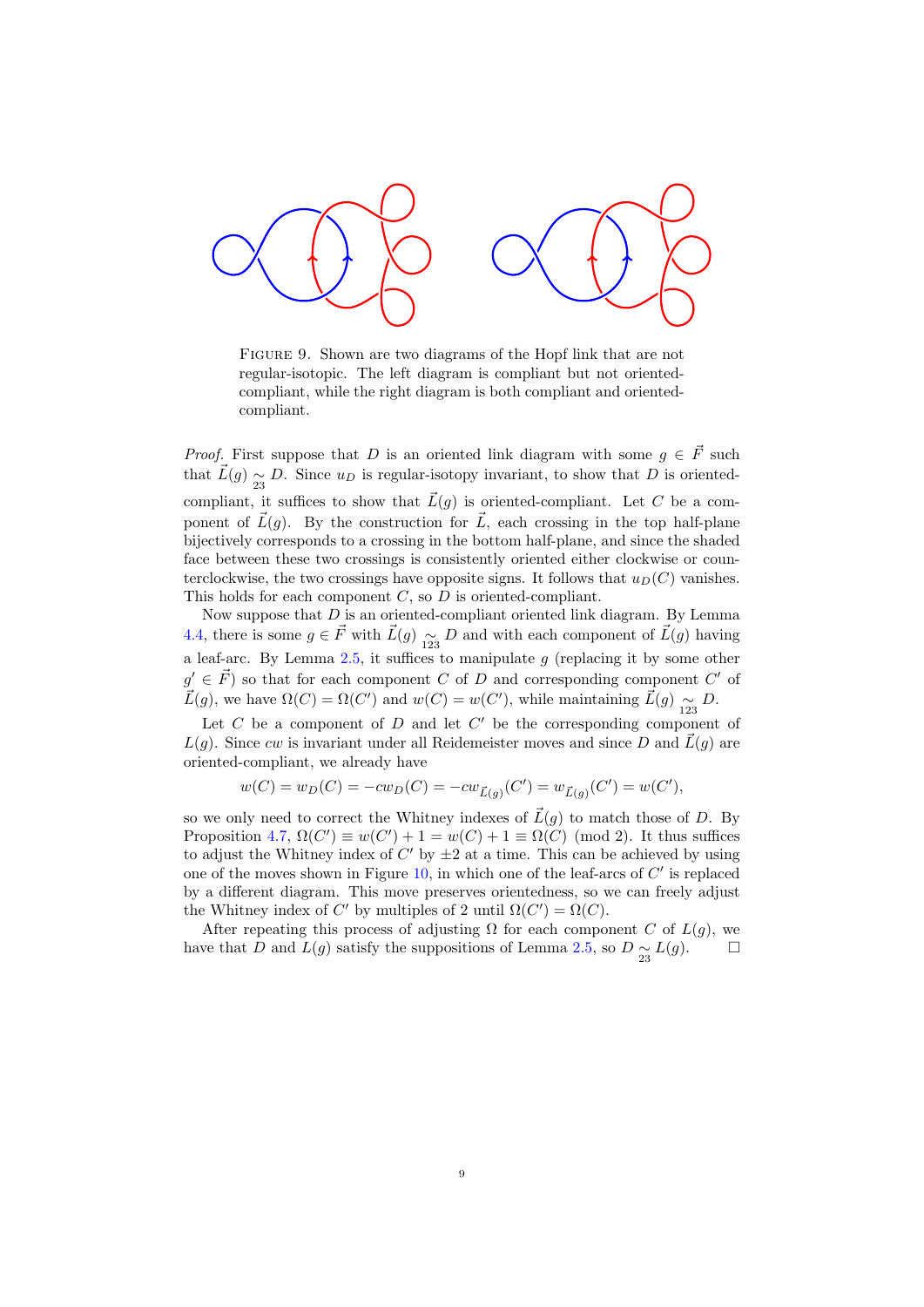<span id="page-9-0"></span>

Figure 10. These two diagrams can be inserted at any leaf-arc of an existing diagram from  $\vec{F}$  to get another oriented diagram with the index  $\Omega$  changed by  $\pm 2.$  If the leaf-arc is directed down instead of up, these same moves apply, but they have the inverse effects.